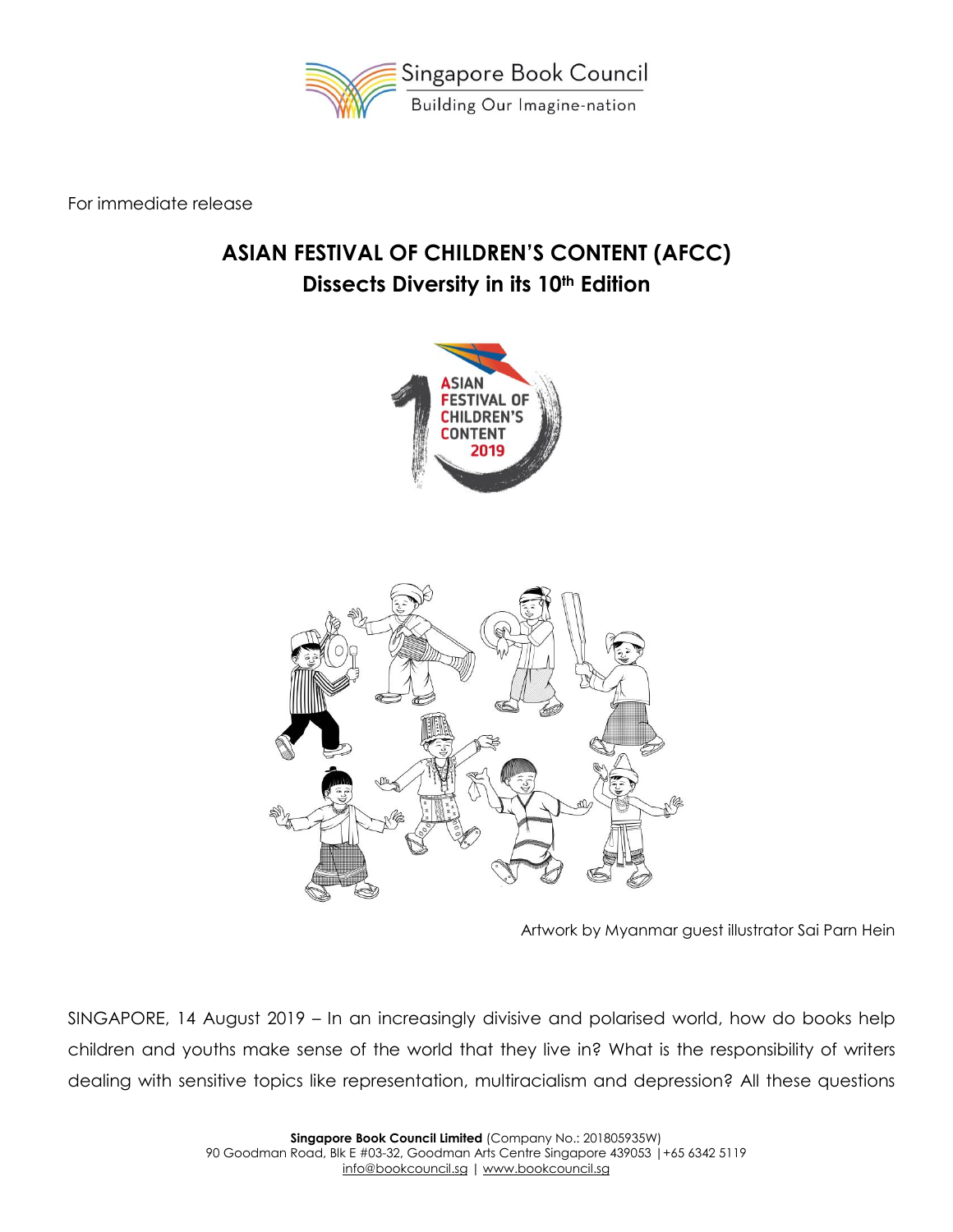

and more will be front and centre at the upcoming Asian Festival of Children's Content (AFCC), which will mark its 10<sup>th</sup> edition this September. They will be part of the critical discourse at AFCC, which will explore the theme "Diversity" from 5 to 8 Sep at the National Library Singapore.

Organised by the Singapore Book Council, AFCC will feature a final slate of about 150 speakers, (104 local and 47 international speakers) who will take part in more than 90 sessions over four days.

The opening keynote will see three distinguished speakers – award-winning translator Helen Wang; editor at Random House Books for Young Readers Sara Sargent; and educator/publisher Mary George – advocating diversity in children's books and YA fiction. Furthermore, well-known children's literature scholar Philip Nel will give a lecture titled, "Why Adults Refuse to Admit Racist Content in the Children's Books They Love". Conversely, Sadaf Siddique will give a talk on how to depict Muslims positively in literature.

Debut YA novelists Emily X.R. Pan and Hanna Alkaf, together with two-time Philippines' National Children's Book Awards winner Weng Cahiles will share their insight on how to write about trauma for young readers. Attendees can look forward to Lisa Charleyboy, a Tsilhqot'in (First Nations) writer's lecture addressing the importance of minority representation in children's literature. In lecture "Being a Translator: Crazy but True", Helen Wang discusses a translator's responsibility to source material, readers and cultural sensitivity.

"AFCC has been championing diversity and Asian children's books since its inception," says William Phuan, Executive Director of the Singapore Book Council. "As we mark our 10<sup>th</sup> anniversary milestone, it is even more important that we continue to push to enrich the literary landscape with multicultural stories and diverse themes."

A new initiative at the festival this year is the Young Book Reviewers podcast. Featuring students from secondary schools and junior colleges, the podcasts will highlight what Asian children's and YA books young people are reading and their perspectives. Partnered with local student radio stations, the podcasts will be streamed online.

AFCC will feature Myanmar as its Country of Focus this year. A delegation of 25 writers, illustrators and publishers from Myanmar will take part in a series of discussions and talks at AFCC, sharing about their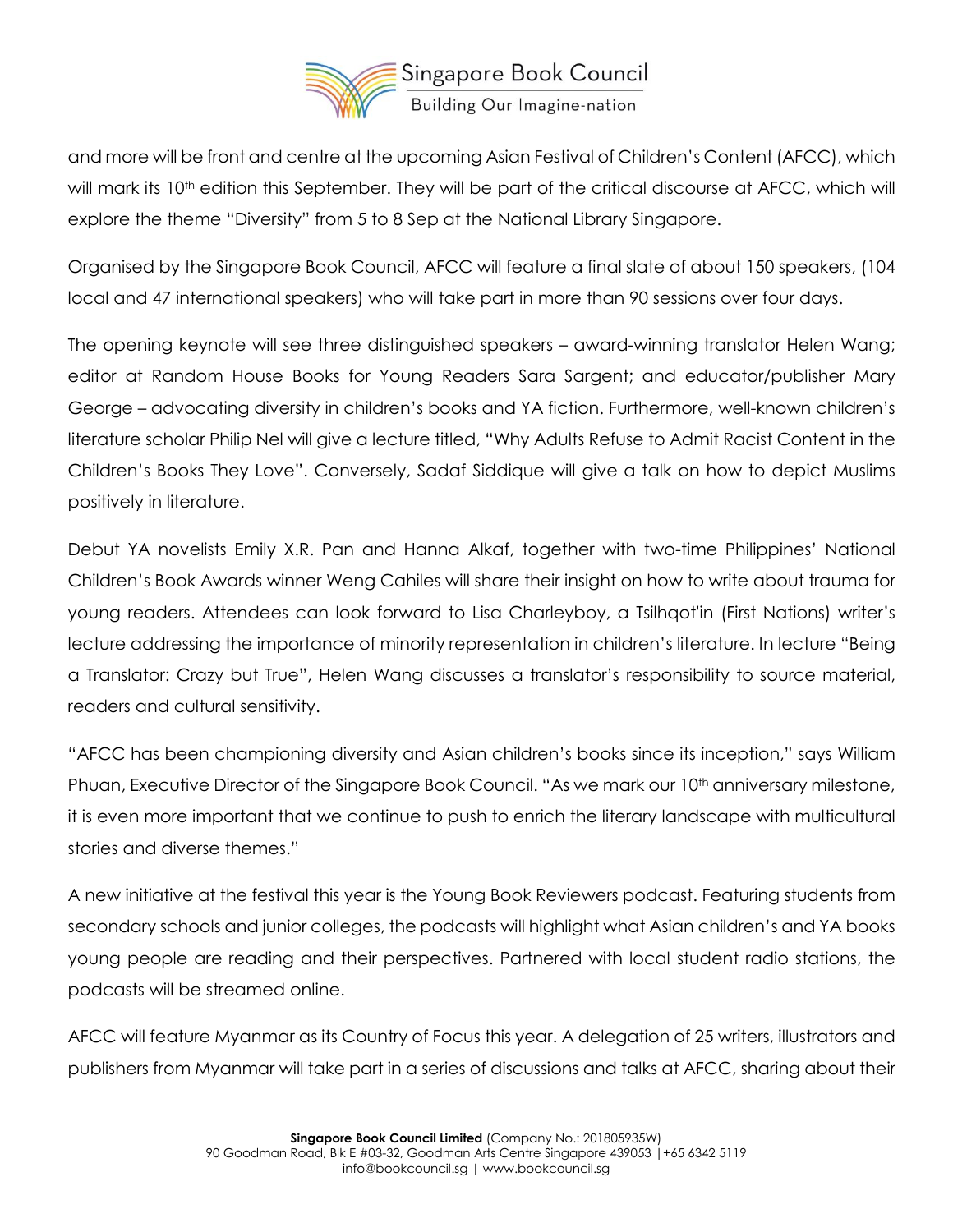

folktales and reading initiatives. The COF programme will culminate in Myanmar Night, a celebration of Myanmar arts and culture.

In its continuing bid to recognise the excellence of writers and illustrators in Asia, AFCC will present the biennial Scholastic Picture Book Award 2019 (SPBA) this year. Seven picture book manuscripts have been shortlisted from among 88 submissions. The shortlisted works came from India, Vietnam, Singapore, Turkey, Philippines and South Korea. The winner, who will receive \$10,000 in prize money and have the opportunity for their work to be published by Scholastic Asia), will be announced at Celebrating Our Stars, an AFCC highlight event.

"We're incredibly pleased to be bringing these wonderful stories to our markets. Through SPBA, Scholastic will continue in our commitment to uplift Asian creators, and the unique stories they have to tell," enthused Selina Lee, Vice President of Scholastic Asia.

Visitors can also check out free programmes at AFCC. They can visit the Book Illustrators Gallery (BIG), an exhibition showcasing picture book illustrations by illustrators from Southeast Asia and the Asian diaspora. Moreover, there will be a showcase of the best GIF creations from the GIF Challenge in August, a 24-hour GIF-making competition co-organised by the Singapore Book Council, LASALLE College of the Arts and CAMPUS Magazine. Participants had to create a GIF in 24 hours inspired by selected works of AFCC's featured authors. The winners will be announced during AFCC.

 $\_$  , and the set of the set of the set of the set of the set of the set of the set of the set of the set of the set of the set of the set of the set of the set of the set of the set of the set of the set of the set of th

For more information, please visit afcc.com.sg.

Event details **Asian Festival of Children's Content 2019** Date: 5 to 8 September Venue: National Library 100 Victoria St, Singapore 188064

#### Ticketing information

Concession discount of 25% is available for students and senior citizens.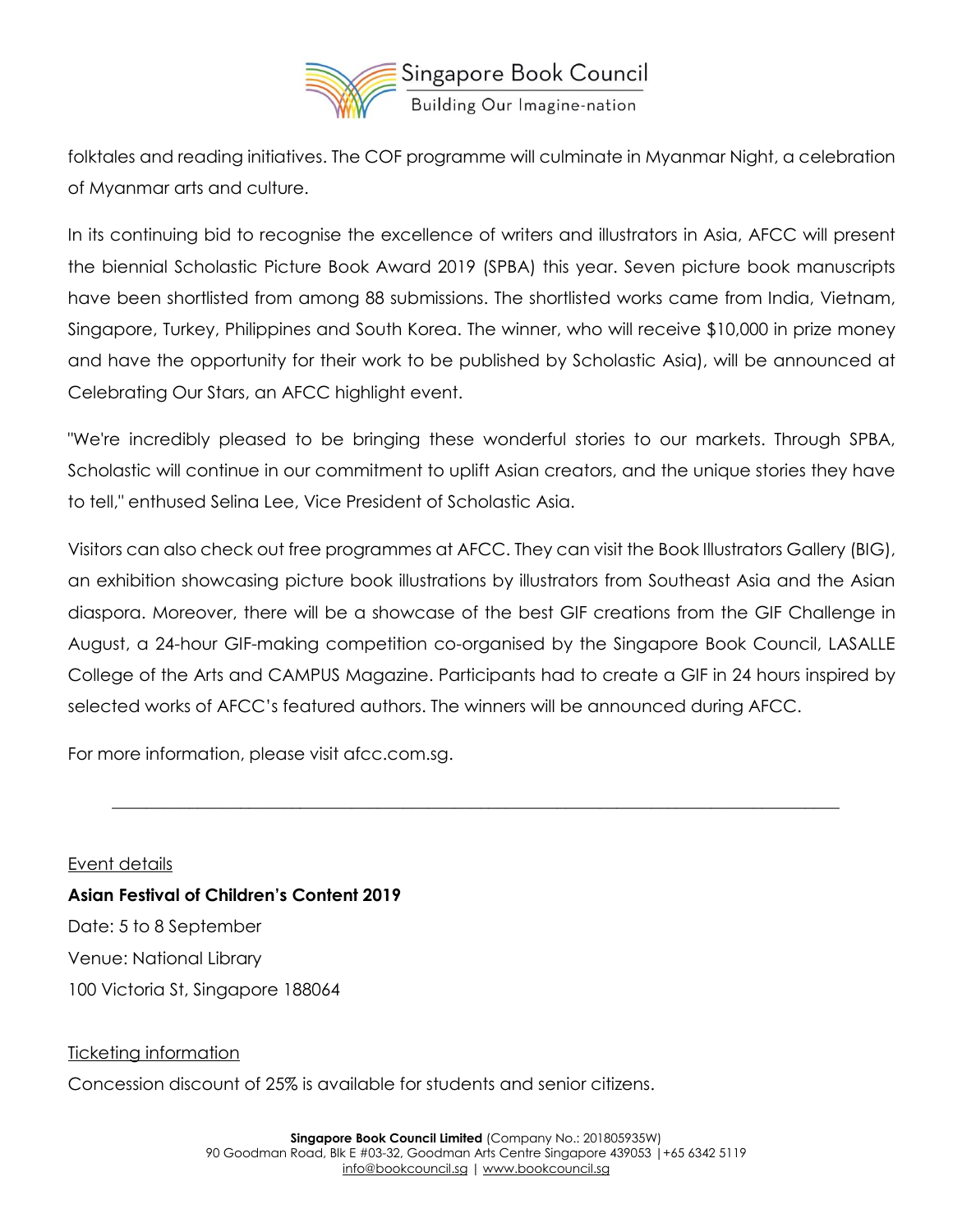

 $\_$  , and the set of the set of the set of the set of the set of the set of the set of the set of the set of the set of the set of the set of the set of the set of the set of the set of the set of the set of the set of th

 $\_$  , and the set of the set of the set of the set of the set of the set of the set of the set of the set of the set of the set of the set of the set of the set of the set of the set of the set of the set of the set of th

Ticketing website: [afcc.com.sg/2019/page/tickets](https://afcc.com.sg/2019/page/tickets)

| <b>Category</b>      | <b>Concession</b> | Regular |
|----------------------|-------------------|---------|
| All Access Pass      | \$200             | \$260   |
| One-day Pass         | \$60              | \$80    |
| <b>Two-day Pass</b>  | \$112.50          | \$150   |
| Three-day Pass       | \$165             | \$220   |
| <b>Masterclasses</b> | \$60              | \$80    |
| Lectures             | \$15              | \$20    |

Annex I: AFCC 2019 Programmes (Selected)

Annex II: Speakers' Bios (Selected)

Annex III: Shortlist of Scholastic Picture Book Award 2019 (SPBA)

For media related enquiries, please contact: Ethan Leong | [ethan@bookcouncil.sg](mailto:ethan@bookcouncil.sg) | +65 6342 5122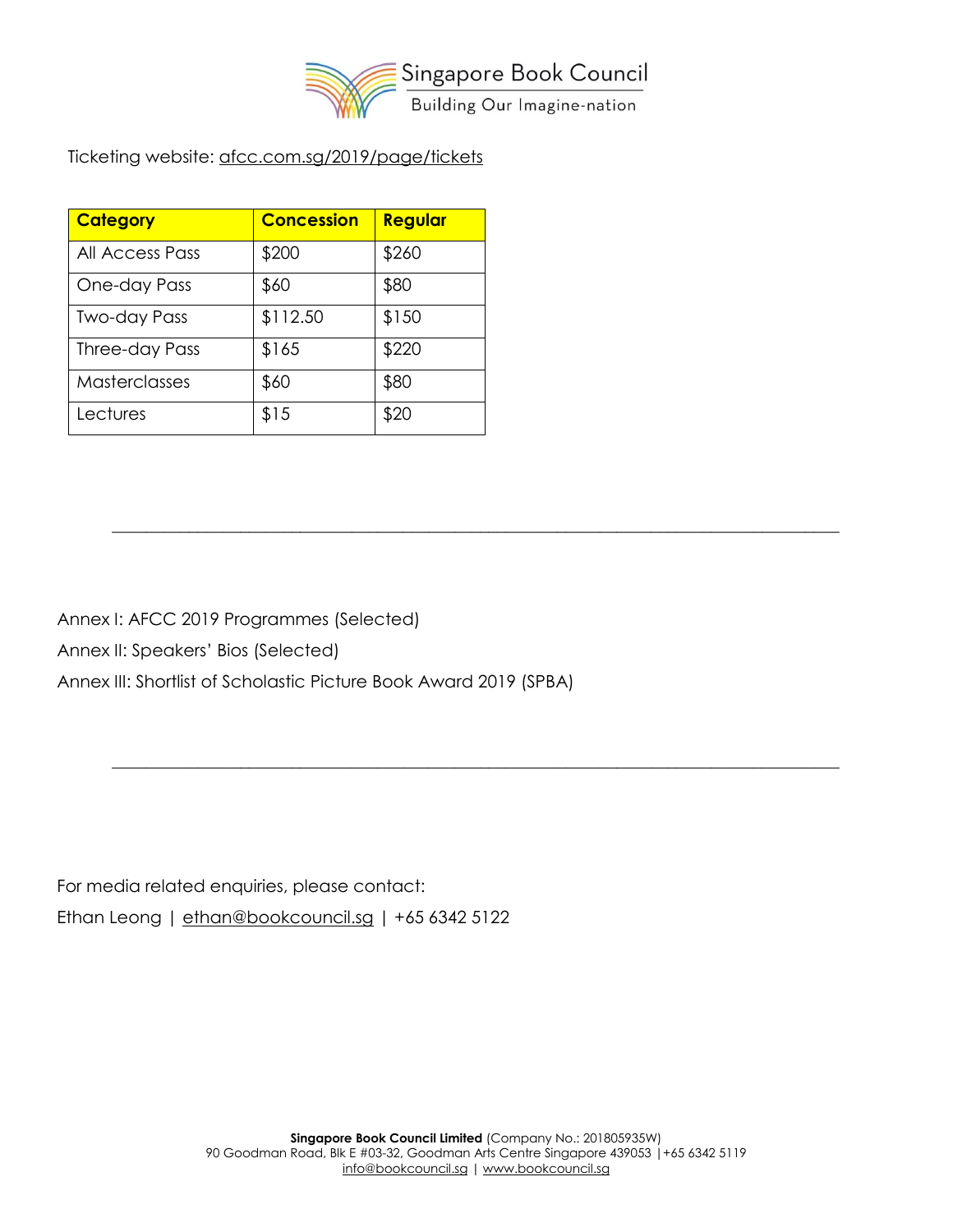

#### **About Singapore Book Council**

The Singapore Book Council (SBC) is an independent charity with IPC status. Established in 1968 to support Singapore authors and literature, SBC aims to Build Our Imagine-nation by developing creativity, imagination, original thought and empathy through writing, reading, illustration and storytelling. We are committed to developing the literary arts sector through our festivals, training workshops and courses, as well as book awards to recognise excellence. Because it all starts with a story.

**Vision**: International recognition for quality, diverse Singapore literature.

**Mission**: To develop, support and advocate a multicultural literary arts sector.

SBC is supported by the National Arts Council of Singapore under the Major Company Scheme for the period from 2019 to 2022. For more information, please visit [www.bookcouncil.sg](http://www.bookcouncil.sg/) .

#### **About Asian Festival of Children's Content**

The Asian Festival of Children's Content (AFCC), organised by the Singapore Book Council, is the leading festival in Asia focusing on children's books and stories and young adult (YA) fiction. Targeted at writers, illustrators, translators, publishers, parents, teachers and media producers, this one-of-a-kind festival offers a series of exciting panel discussions, workshops, lectures, masterclasses, pitching sessions, networking events and public activities promoting the creation and appreciation of quality children's literature and YA with a focus on Asian themes. For the past 10 years, the AFCC has since grown to become a key literary event in the region, attracting many local and international speakers, as well as thousands of delegates and participants.

For more information, please visit [www.afcc.com.sg.](http://www.afcc.com.sg/)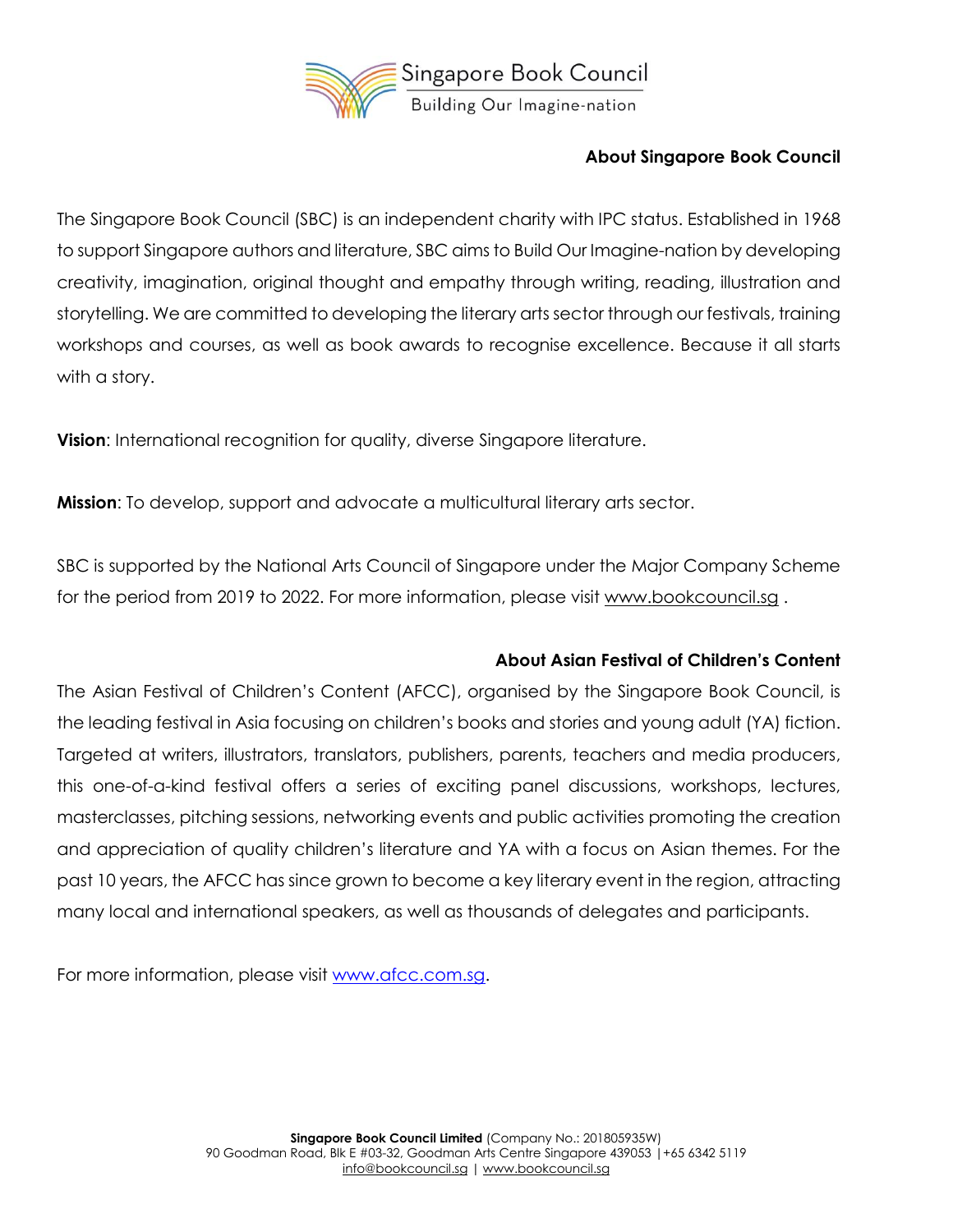

#### **Annex I: Selected AFCC Programmes**

1. Keynote Address: Championing Diversity in a Volatile World Speakers: Helen Wang, Sara Sargent, Mary George Moderator: Geraldine Teo-Zuzarte Date: 5 Sep 2019 (Thu) 9:00am – 10:30am Venue: National Library Building, level 16, The Pod

Why is it important for children to see themselves represented in the books and media they consume? What does it really mean to "Champion Diversity in a Volatile World"?

To officially launch the Asian Festival of Children's Content 2019, join us for the opening keynote as our distinguished speakers will offer their views on this year's festival theme of Diversity in a series of keynote addresses, followed by a panel discussion.

2. Dealing With Trauma in Books (Panel) Speakers: Hanna Alkaf, Emily X.R. Pan, Weng Cahiles Moderator: Elaine Fong Date: 7 Sep 2019 (Sat) 4:00pm – 5:00pm Venue: National Library Building, B1, Programme Zone

How to portray sensitively trauma in books for young adults? From racial violence to murder and depression, what is the responsibility of writers in writing about these topics? This panel will share about how they navigate these issues on both a systemic and personal level.

3. Expanding Multicultural Understanding Through Muslim Children's and YA Books (Talk) Speaker: Sadaf Siddique Date: 6 Sep 2019 (Fri) 9:00am – 10:00am Venue: National Library Building, level 5, Possibility Room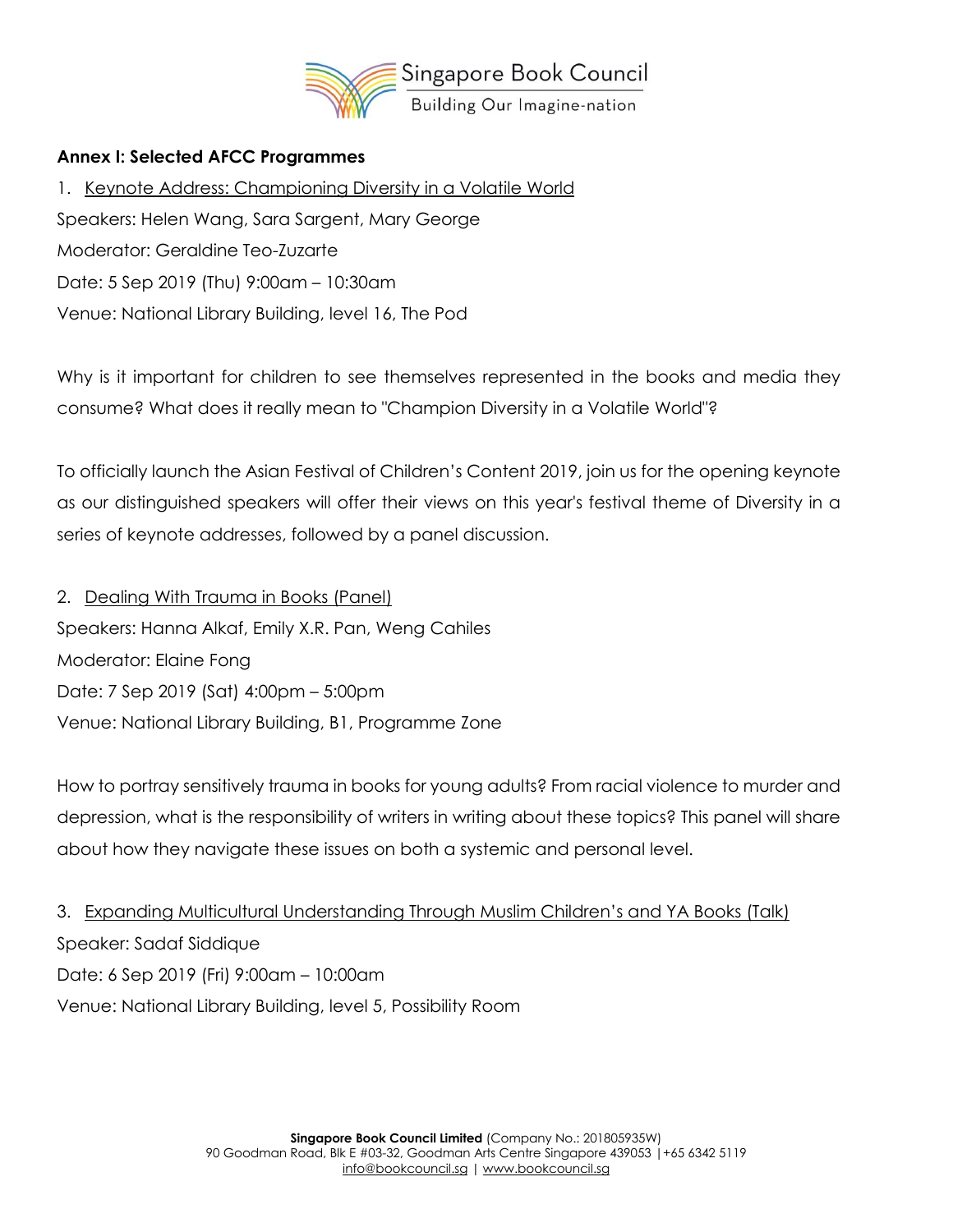

How can we counter Islamophobia through stories? Sadaf Siddique from KitaabWorld will share on a toolkit of books and programming ideas that will facilitate positive representations of Muslims and create a more inclusive environment.

4. Country of Focus Book Launch – *18,000 Islands of Creativity: Indonesian Children's Literature Today* and *Skyscrapers, Books and Imagination: The Evolving Children's Literature Landscape in Singapore* Speakers: Evelyn Wong, Murti Bunanta Date: 5 Sep 2019 (Thurs) 4:15pm – 5:15pm Venue: National Library Building, L3, Drama Centre (By invite only)

As part of AFCC's 10th edition, we are launching two edited compilations of essays and presentations based on the highlights of, and key ideas shared during the Asian Festival of Children's Content in 2017 and 2018.

Edited by Dr Ruth Wong, these compilations feature a regional focus on Indonesia and Singapore. Scholars and practitioners, writers, and illustrators share their insights and reflect on children's literature in their respective countries and beyond, and how the rest of ASEAN is evolving to accommodate the diversity of the landscape.

5. Why Adults Refuse to Admit Racist Content in the Children's Books They Love (Lecture) Speaker: Philip Nel Moderator: Donna Lim Date: 6 Sep 2019 (Fri) 6:00pm – 7:30pm Venue: National Library Building, L16, The Pod

As childhood is where the psyche becomes susceptible (or more resistant) to racism, children's books are one of the best instruments to combat this social ill. To better educate adults who resist considering that beloved children's literature may harbour racist content, Philip Nel will cover the "hate mail" inspired by his 2017 book on The Hidden Racism of Children's Literature and the Need for Diverse Books, and offer pedagogical strategies in response.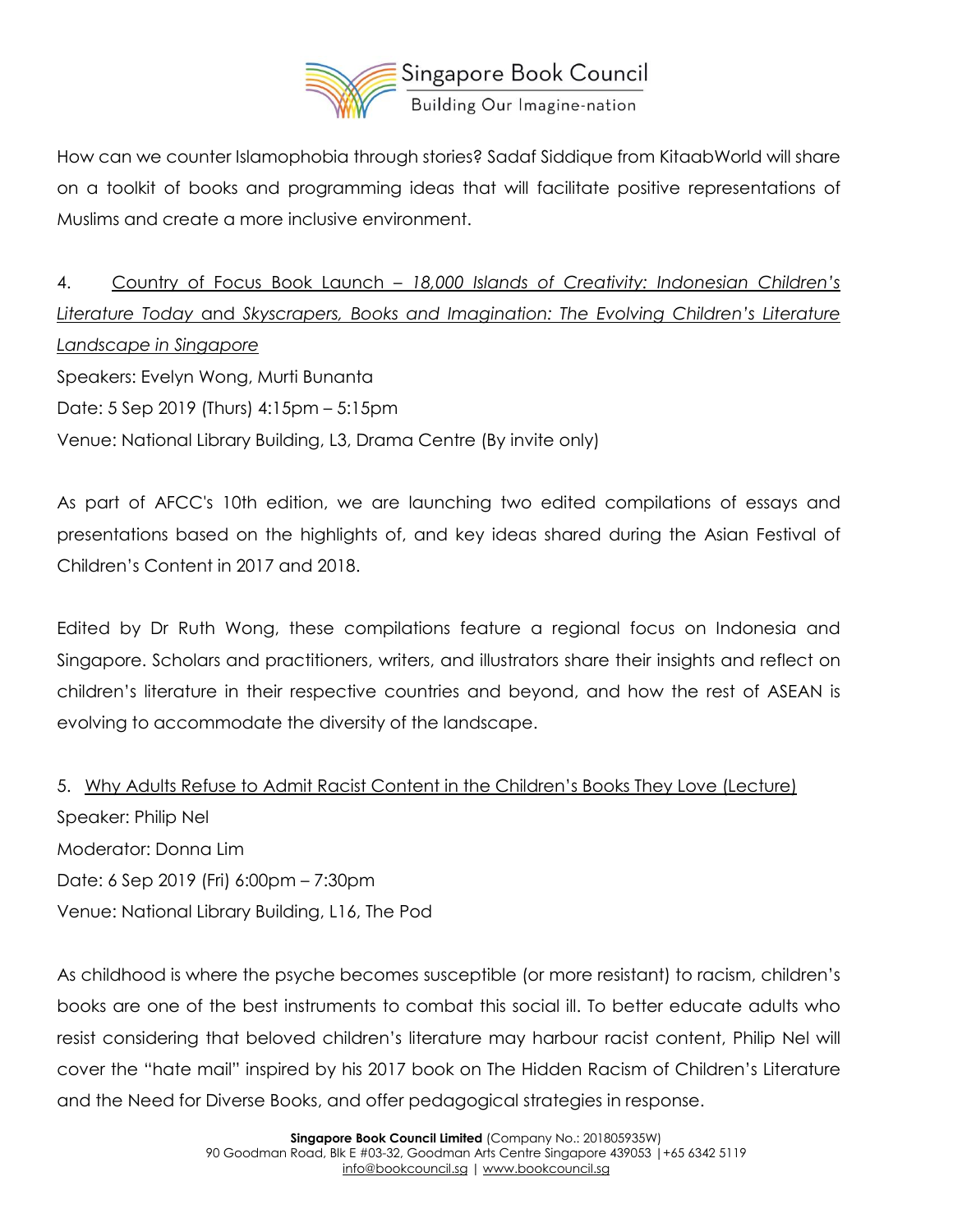

6. The Importance of Indigenous and Minority Representation (Lecture) Speaker: Lisa Charleyboy Moderator: Cheeno Marlo Sayuno Date: 6 Sep 2019 (Fri) 10.45am - 12.15pm Venue: National Library Building, L16, The Pod

Statistics published by the Cooperative Children's Book Centre and social movements like #WeNeedDiverseBooks all highlight the current lack of diversity in children's books, but what are the actual social outcomes, impacts, and realities of children not seeing reflections of themselves portrayed? What kind of social change can be created by creating parity in their literature? Hear from Lisa Charleyboy as she discuss these issues from both a personal, and professional experience about the influence of inclusion in this lecture.

7. Being a Translator: Crazy but True (Lecture) Speaker: Helen Wang Moderator: Avery Fischer Udagawa Date: 7 Sep 2019 (Sat) 11.30am - 1.00pm Venue: National Library Building, L16, The Pod

As the middleman between author and reader, being a translator often means being pulled in different directions at the same time. How does a translator ensure the readability of translated texts without compromising their loyalty to the original? How does one manage cultural differences? In her lecture, Helen Wang addresses these questions and offers insight into her role as a translator.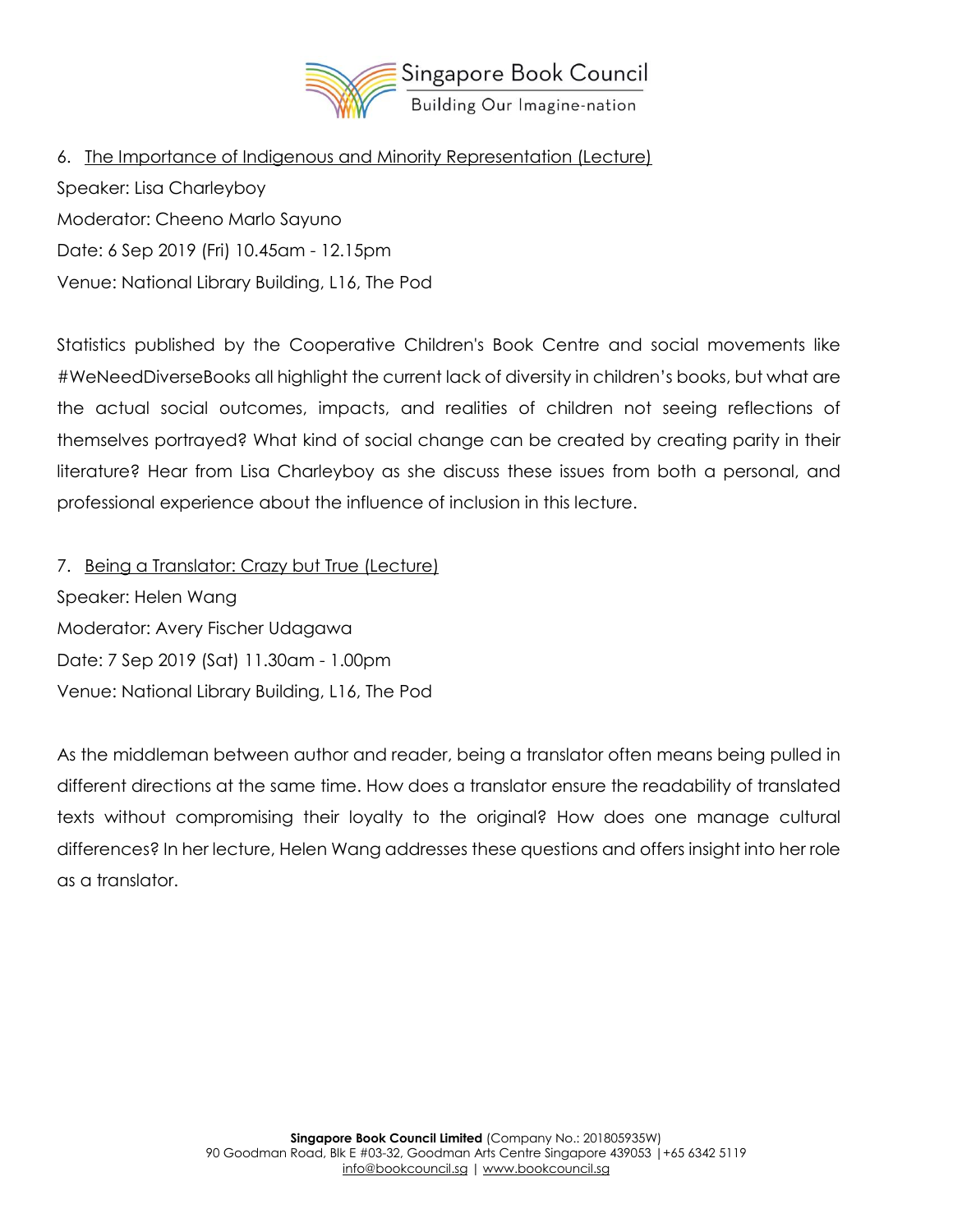

#### **Annex II: Speakers Bios**



- 1. Speaker Name: Dr Mary George
	- Country: Singapore

Dr Mary George is a child development consultant and teacher educator. She currently writes primarily for emerging teens and publishes What's Up, a monthly newspaper for children in Singapore. Be it for adults or kids, Mary's primary focus is on educating for resilience, hope and wisdom







2. Speaker Name: Emily X.R. Pan

#### Country: USA

 Emily X.R. Pan lives in Brooklyn, New York, but was originally born in the Midwestern United States to immigrant parents from Taiwan. She is the founding editor-in-chief of Bodega Magazine and author of The Astonishing Color of After.

- 3. Speaker Name: Hanna Alkaf
	- Country: Malaysia

 Hanna Alkaf spent a decade writing everything from marketing emails to investigative feature articles. She now spends her time making it up as she goes along, both as an author of fiction and as a mom. The Weight of Our Sky is her first novel.

4. Speaker Name: Helen Wang

Country: UK

Helen Wang translates Chinese children's books into English. In 2017 she won the Marsh Christian Award for Children's Literature in Translation Award for her translation of 《青铜葵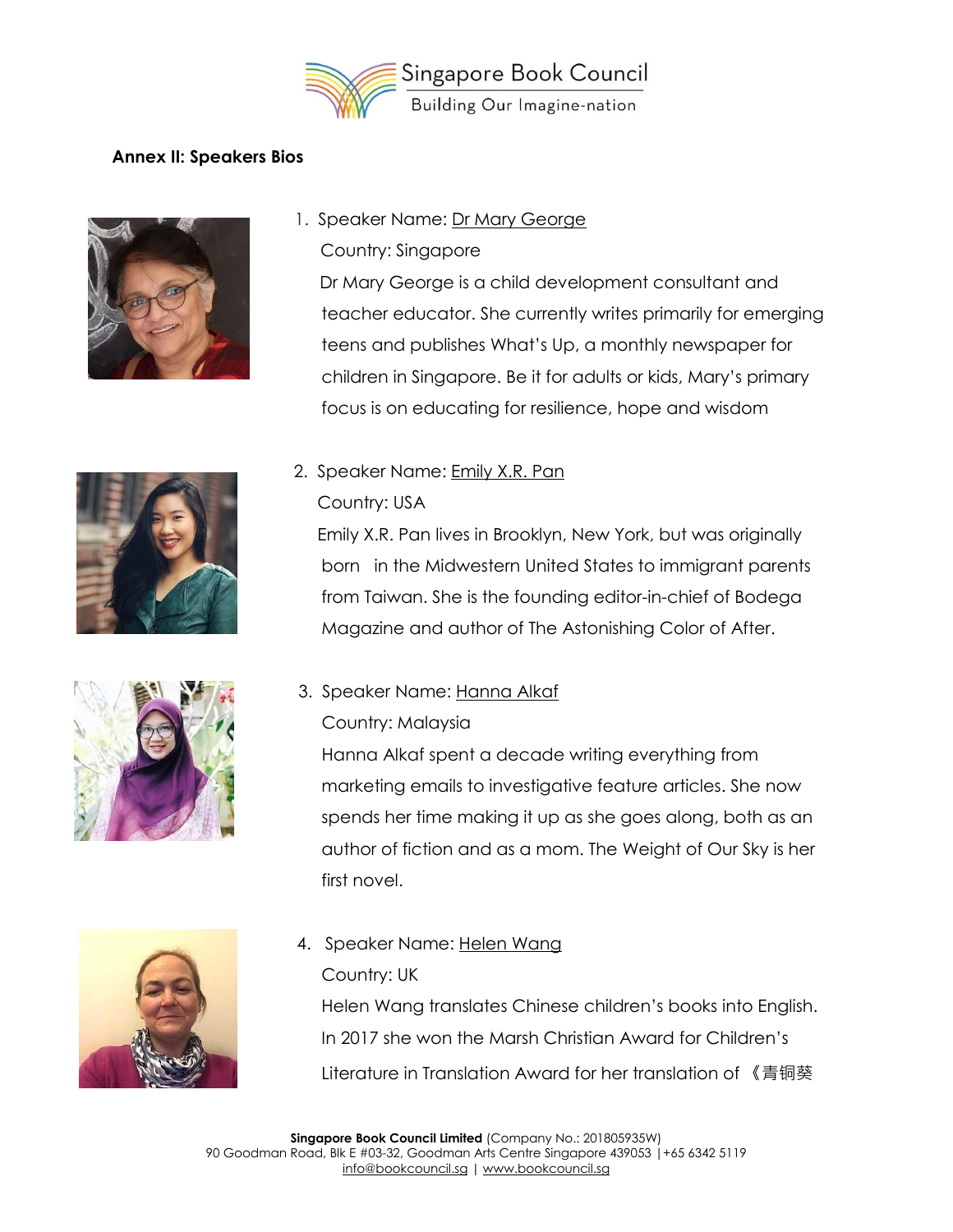

花》(Bronze and Sunflower) by Cao Wenxuan, as well as the Chen Bochui Special Contribution Award for translation and increasing visibility of Chinese children's literature.

### 5. Speaker Name: Lisa Charleyboy

### Country: Canada

Lisa Charleyboy (Tsilhqot'in from Tsi Deldel First Nation) is an award-winning writer, editor, storyteller, and host. She keeps her finger on the pulse of Indigenous issues through projects like the CBC Radio One series New Fire, and the APTN documentary television series Urban Native Girl. Charleyboy also has edited three anthologies with Annick Press, with the award-winning #NotYourPrincess: Voices of Native American Women as the latest release.

### 6. Speaker Name: Philip Nel Country: USA

Philip Nel is a University Distinguished Professor of English at Kansas State University. He is the author or co-editor of eleven books, the most recent of which is Was the Cat in the Hat Black?: The Hidden Racism of Children's Literature, and the Need for Diverse Books.

## 7. Speaker Name: Sadaf Siddique

### Country: India/USA

Sadaf Siddique is a co-founder of KitaabWorld, an online platform for the discovery and distribution of South Asian children and young adult literature. With a focus on curated content and community outreach, KitaabWorld seeks to





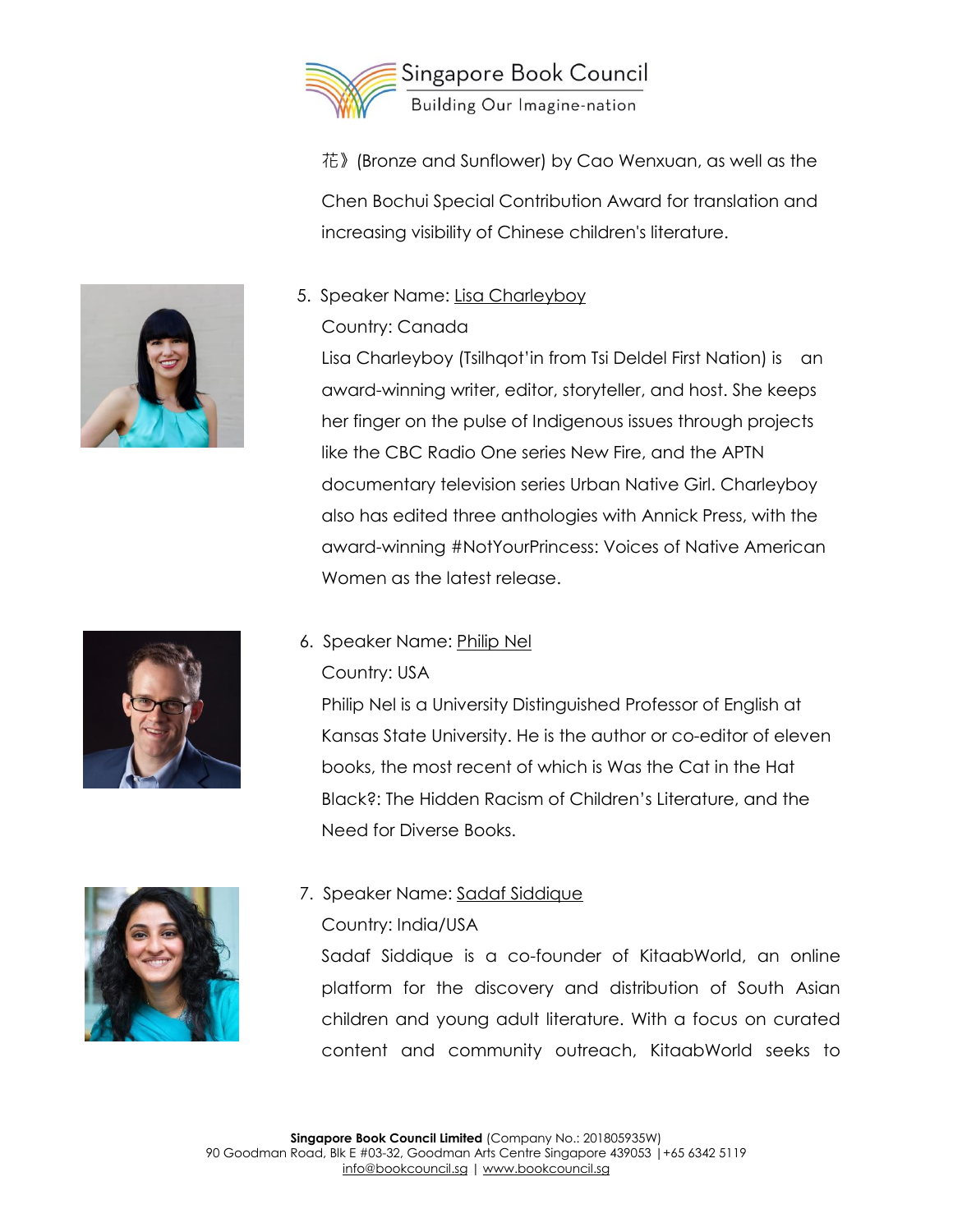

address social issues in the South Asian community and beyond.



### 8. Speaker Name: Sara Sargent

Country: USA

Sara Sargent is a Senior Executive Editor at Random House Books for Young Readers, where she publishes platform-driven fiction and nonfiction in the picture book, middle grade, and young adult categories. She has previously held positions at HarperCollins and Simon & Schuster, where she worked on many New York Times, USAToday, and Wall Street Journal bestsellers.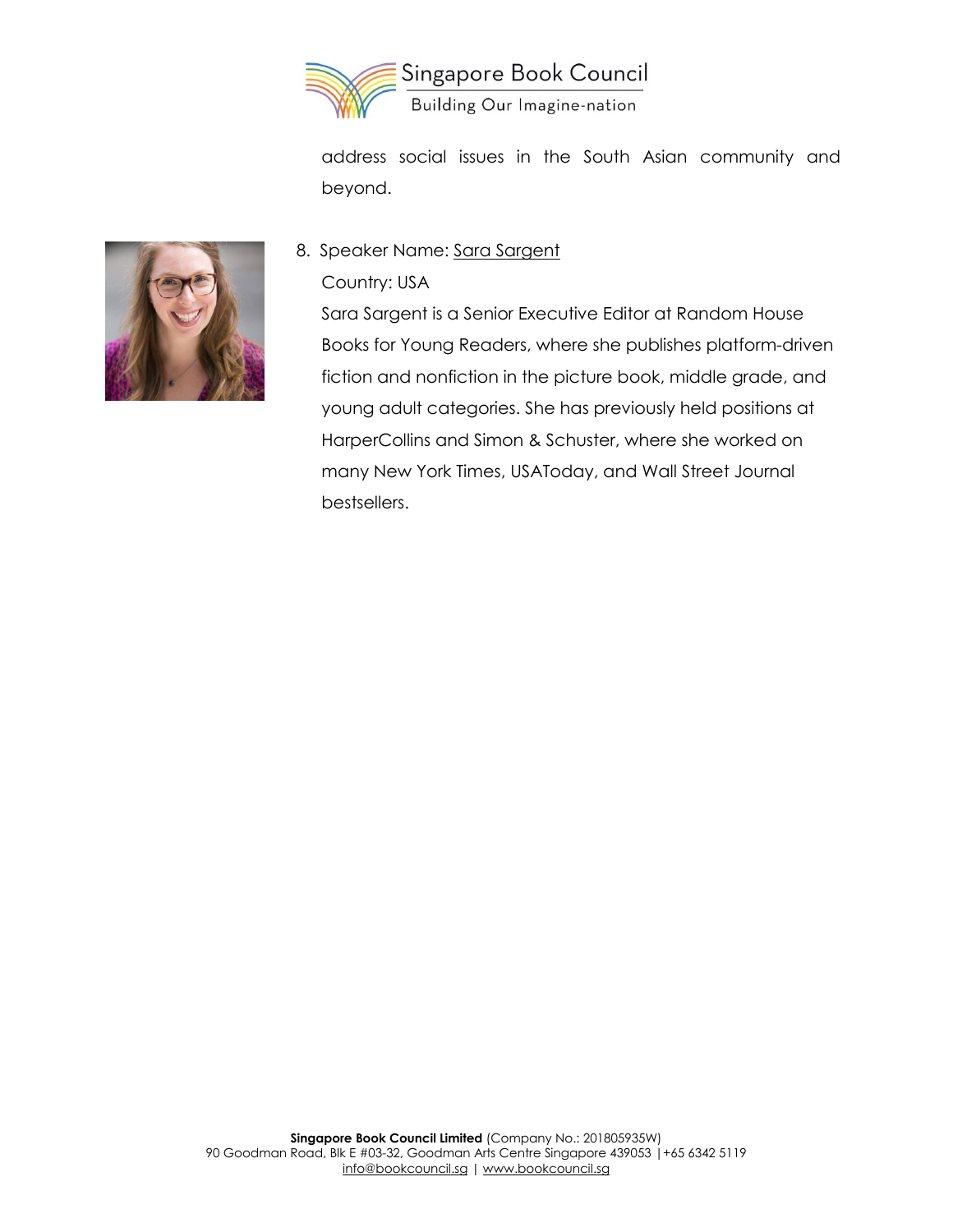

### **Annex III: Shortlist for Scholastic Picture Book Award 2019 (SPBA)**

| Manuscript Title:       | My Grandfather's Rojak                                                                                                                                                                                                                                                                                                                                                                                                                                                                                                                                                                                                            |
|-------------------------|-----------------------------------------------------------------------------------------------------------------------------------------------------------------------------------------------------------------------------------------------------------------------------------------------------------------------------------------------------------------------------------------------------------------------------------------------------------------------------------------------------------------------------------------------------------------------------------------------------------------------------------|
| Author:                 | Emily Lim-Leh (Singapore)                                                                                                                                                                                                                                                                                                                                                                                                                                                                                                                                                                                                         |
| Illustrator:            | Alycia Teo (Singapore)                                                                                                                                                                                                                                                                                                                                                                                                                                                                                                                                                                                                            |
| Author Bio:             | Emily Lim-Leh is an award-winning author of 30 children's<br>picture books. She is the 1st outside North America to win three<br>medals at the IPPY Awards (the world's largest book awards<br>competition) and 1st in Southeast Asia to receive the<br>Moonbeam Children's Book Award. Her 4-picture book Toy<br>Series has been published in 4 languages in 5 countries and<br>sold over 50,000 copies.                                                                                                                                                                                                                         |
|                         | Emily thinks that life is like a bowl of messy rojak. Sometimes, the<br>most unexpected ingredients can provide that refreshing lift to<br>the mix, bringing out a different perspective and flavour to life's<br>familiar routines.                                                                                                                                                                                                                                                                                                                                                                                              |
| <b>Illustrator Bio:</b> | Alycia Teo is a freelance illustrator and was formerly the Festival<br>Manager of the Asian Festival of Children's Content (AFCC). As<br>a freelance illustrator, she has been commissioned to work on<br>murals, wedding invitations and personal paintings.                                                                                                                                                                                                                                                                                                                                                                     |
|                         | Alycia wants to bring joy and hope to those she meets, and she<br>hopes to make a difference in the world one day at a time.                                                                                                                                                                                                                                                                                                                                                                                                                                                                                                      |
| Manuscript Synopsis:    | Guo helps at his grandfather's rojak food stall every day. He<br>carries out the same duties of preparing the same ingredients<br>for the rojak dish, based on his grandfather's age-old recipe.<br>Guo faces a dilemma when his teacher gives his class a project<br>that requires them to "Do Something Differently". He wonders<br>what he can do since he follows the same routine daily.<br>Guo experiments with changes to their family's rojak dish and<br>discovers a way to make a difference. He succeeds in getting<br>his grandfather to accept his idea and finds his own voice in his<br>journey of self-discovery. |

| Manuscript Title:       | Orang & Hutan                                                                                                                 |
|-------------------------|-------------------------------------------------------------------------------------------------------------------------------|
| Author:                 | Low Joo Hong (Singapore)                                                                                                      |
| Illustrator:            | Low Joo Hong (Singapore)                                                                                                      |
| Author/Illustrator Bio: | Low Joo Hong is an author-illustrator of children's books. His<br>academic credential includes a BA Honours in Fine Arts from |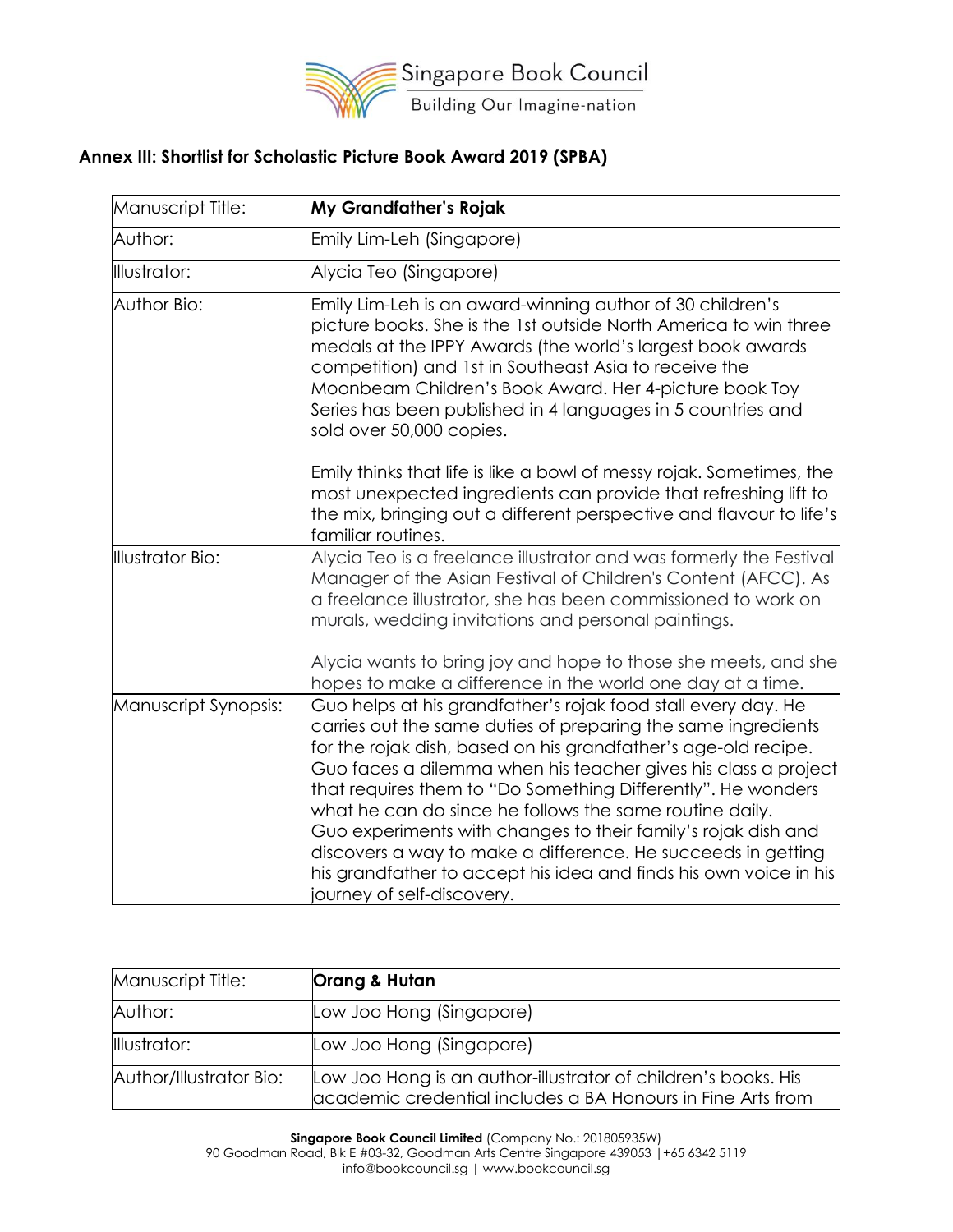

|                     | the University of Leeds, an MA in Children's Books Illustration<br>from the Anglia Ruskin University - the same university which he<br>is currently studying for a PhD. Low received Highly<br>Commendable in the prestigious McMillan Prize 2009 for his<br>book There is No Steak Buried Here, which is serialized and<br>translated into English, Chinese and Vietnamese. His Night in<br>the Garden, featuring Singapore's world-famous Gardens by<br>the Bay, was on the shortlist for the Asian Children's Book<br>Award 2017.                                                                                  |
|---------------------|-----------------------------------------------------------------------------------------------------------------------------------------------------------------------------------------------------------------------------------------------------------------------------------------------------------------------------------------------------------------------------------------------------------------------------------------------------------------------------------------------------------------------------------------------------------------------------------------------------------------------|
| Manuscript Summary: | This picturebook describes the friendship between Orang (an<br>Orangutan) and Hutan (a banana tree). One day Hutan went<br>missing and Orang embarked on a journey to look for him.<br>Along the way, Orang met many unique and beautiful animals<br>- Sumatran Tiger, Bird-of-Paradise, Javan Rhino, Komodo<br>Dragon, and Pygmy Tasir – found in Southeast Asia. But no one<br>could tell Orang where Hutan was and they seemed to be in a<br>rush. Then Orang met a digger and soon found himself alone in<br>a barren jungle. The story ends with a surprising twist,<br>suggesting that Hutan may have returned. |

| Manuscript Title: | <b>Pahiyas Planting Rainbow Seeds</b>                                                                                                                                                                                                                                                                                                                                                                                                                                                                                                                                                                                                                                                                                                                                                                                                           |
|-------------------|-------------------------------------------------------------------------------------------------------------------------------------------------------------------------------------------------------------------------------------------------------------------------------------------------------------------------------------------------------------------------------------------------------------------------------------------------------------------------------------------------------------------------------------------------------------------------------------------------------------------------------------------------------------------------------------------------------------------------------------------------------------------------------------------------------------------------------------------------|
| Author:           | Eugene Evasco (Philippines)                                                                                                                                                                                                                                                                                                                                                                                                                                                                                                                                                                                                                                                                                                                                                                                                                     |
| Illustrator:      | Joffrey Zamora Atienza (Philippines)                                                                                                                                                                                                                                                                                                                                                                                                                                                                                                                                                                                                                                                                                                                                                                                                            |
| Author Bio:       | Eugene Y. Evasco is a writer, editor, translator, and scholar of<br>Philippine children's literature. He currently teaches Creative<br>Writing, Filipino, and Philippine Literature in the College of Arts<br>and Letters at the University of the Philippines Diliman. He is the<br>author of several award-winning books The One and Only<br>Onyok, Anina of the Sea, Ten Dandelion Seeds, Scars on Silver:<br>Personal Essays, and There's a Tiyanak Inside My Bag: Children's<br>Poems. He translated E.B. White's Charlotte's Web to Filipino<br>language. In 2009, he was inducted into the Carlos Palanca<br>Memorial Award for Literature Hall of Fame. He is currently a<br>Fellow of the Likhaan: UP Institute of Creative Writing. In 2016,<br>he became a Research Fellow at the International Youth<br>Library in Munich, Germany. |
| Illustrator Bio:  | Joffrey Z. Atienza also known as 'Pepot' is a multidisciplined<br>artist based in Quezon Province, Philippines. He is a recipient of<br>numerous awards such as Honourable Mention in the PBBY-<br>Alcala Prize 2015, the Lampara Book Illustrator's Grand Prize<br>2015, AFCCSketch 2016 – held in Singapore, and the 2017<br>ASEAN Children's Book Illustrator- Best in Fiction for 'Malong The<br>Magic Cloth' at the ICCRF in Chiang Mai, Thailand. All these<br>achivements inspire Pepot to teach and share the joy of                                                                                                                                                                                                                                                                                                                    |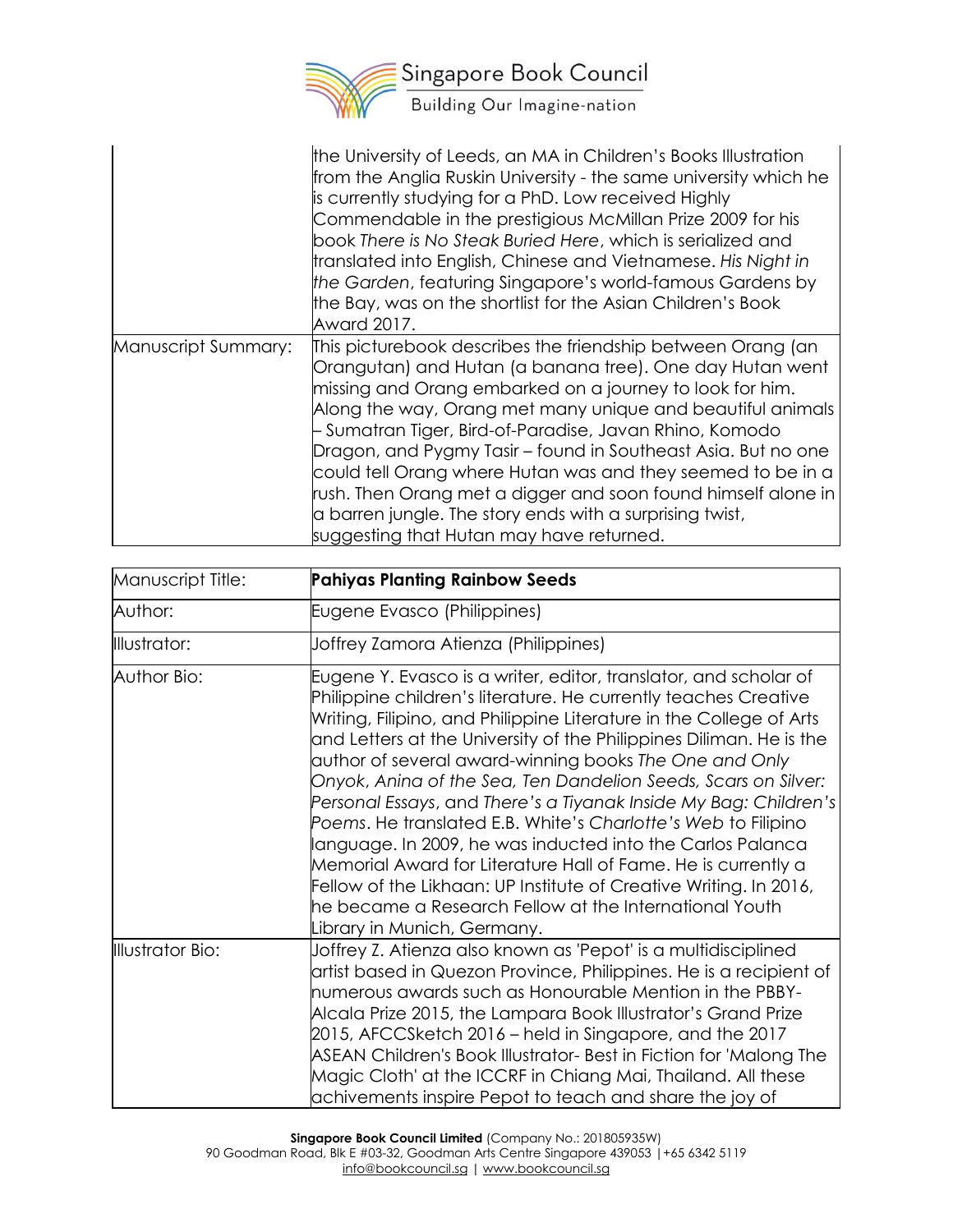

|                     | creating art in its many forms - children's book illustration,<br>painting, sculpture, paper mache and clay work, and many<br>others.                                                                                                                                                                                                                                                                                                                                                                                                                   |
|---------------------|---------------------------------------------------------------------------------------------------------------------------------------------------------------------------------------------------------------------------------------------------------------------------------------------------------------------------------------------------------------------------------------------------------------------------------------------------------------------------------------------------------------------------------------------------------|
| Manuscript Summary: | The story's milieu is Pahiyas, a traditional festival in Lucban,<br>Quezon, in memory of Saint Isidro Labrador, a patron saint of<br>farmers and workers. The story is being told by a boy talking to<br>his younger blind sister, Leona. This is an ode to Pahiyas. Also<br>featured in the narrative are the Philippine traditional arts such<br>as kiping art (colored rice wafer), folk music, and culinary<br>tradition. The story is being guided by the principle of inclusivity<br>while advocating agriculture and respect to the environment. |

| Manuscript Title:       | The Girl on the Roof and the Boy on the Beach                                                                                                                                                                                                                                                                                                                                                                            |
|-------------------------|--------------------------------------------------------------------------------------------------------------------------------------------------------------------------------------------------------------------------------------------------------------------------------------------------------------------------------------------------------------------------------------------------------------------------|
| Author:                 | Vu Thuy Ngoc Ha (Vietnam)                                                                                                                                                                                                                                                                                                                                                                                                |
| Illustrator:            | Vu Thuy Ngoc Ha (Vietnam)                                                                                                                                                                                                                                                                                                                                                                                                |
| Author/Illustrator Bio: | Vu Thuy Ngoc Ha is a Vietnamese illustrator<br>and graphic designer. She studied Graphic Design and then<br>worked as a freelance illustrator due to her passion for<br>children's books.<br>She believes that children's imaginations are the best<br>miracle and that their world is our world too. As Antoine de<br>Saint-Exupéry once said, "All grown-ups were once children.<br>But only few of them remember it". |
| Manuscript Summary:     | Once there was a girl who lived in a small fishing village. She<br>liked sitting on the roof and looking out to sea while waiting for<br>her father.<br>One day, she saw a boy on the beach. The boy had lost his<br>mother, so he was very lonely.<br>The two little friends tell each other innocent stories in<br>their imagination. That is the way they consoled each other<br>and consoled themselves.             |

| Manuscript Title:       | Let's Try Planting Flowers                                                                                                                                                                                                                                                                                                   |
|-------------------------|------------------------------------------------------------------------------------------------------------------------------------------------------------------------------------------------------------------------------------------------------------------------------------------------------------------------------|
| Author:                 | Nayong Lim (South Korea)                                                                                                                                                                                                                                                                                                     |
| Illustrator:            | Nayong Lim (South Korea)                                                                                                                                                                                                                                                                                                     |
| Author/Illustrator Bio: | Nayong Lim was born and raised in South Korea. She studied in  <br>the UK and graduated from Kingston university with a master's<br>in communication design in 2019. She has done various project<br>with medical clinics, social enterprises, and publishers<br>as a freelancer illustrator. Her main source of inspiration |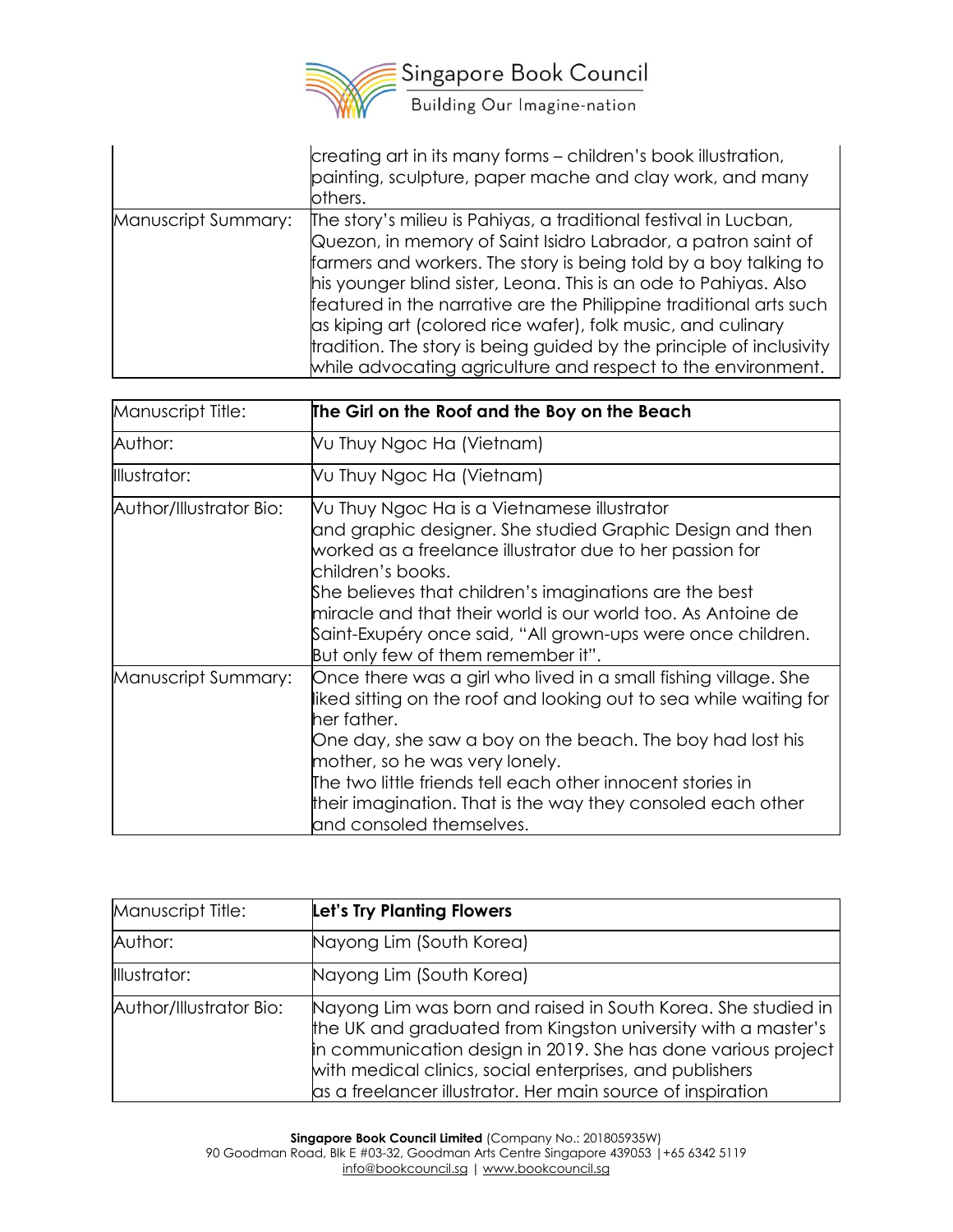

|                     | is from the natural world and memories of<br>her childhood. She currently lives and works in South Korea.                                                                                                                                                                                                                                                                                                                                                                                           |
|---------------------|-----------------------------------------------------------------------------------------------------------------------------------------------------------------------------------------------------------------------------------------------------------------------------------------------------------------------------------------------------------------------------------------------------------------------------------------------------------------------------------------------------|
| Manuscript Summary: | 'Let's Try Planting Flowers!' deals with the serious topic of child<br>sexual abuse. The story shows how one girl overcomes her<br>difficulties by receiving as much love as possible from her<br>heighbours, even though one of them causes her to<br>suffer. Each character is characterized anthropomorphically in<br>the form of a goat wolf, and sheep, and the child's various<br>emotions are indicated through colourful flowers of red, blue,<br>yellow, and purple that change over time. |

| Manuscript Title:       | My Grandmother's Yellow Goat                                                                                                                                                                                                                                                                                                                                                                                                                                                                                                                                                                   |
|-------------------------|------------------------------------------------------------------------------------------------------------------------------------------------------------------------------------------------------------------------------------------------------------------------------------------------------------------------------------------------------------------------------------------------------------------------------------------------------------------------------------------------------------------------------------------------------------------------------------------------|
| Author:                 | Şafak Okdemir (Turkey)                                                                                                                                                                                                                                                                                                                                                                                                                                                                                                                                                                         |
| Illustrator:            | Şafak Okdemir (Turkey)                                                                                                                                                                                                                                                                                                                                                                                                                                                                                                                                                                         |
| Author/Illustrator Bio: | Safak Okdemir is a Turkish writer and illustrator of several picture<br>books, The Island with Stairs, Blue Girl and most<br>recently, Children of City. She studied Graphic Design at<br>Marmara University and has received awards for her work with<br>picture books.                                                                                                                                                                                                                                                                                                                       |
| Manuscript Synopsis:    | The Yörüks, who lived a nomadic life for ages in the Taurus<br>Mountains in Anatolia, are in high lands, as in every summer.<br>One morning, a girl with blond hair and a yellow goat are born<br>at the same time. They grow up together. The tribe named<br>them "Blond Girl and Yellow Goat". Blond Girl learns to be<br>shepherd. One day, they find out that, the river they always<br>drink water dried. Blond Girl and Yellow Goat find an<br>untouched source between the rocks. Learning this, the elders<br>understand that, Yellow Girl will be the "Chief Mother" of the<br>tribe. |

| Manuscript Title: | Nimboda                                                                                                                                                                                                                                                                                                                                                                                                      |
|-------------------|--------------------------------------------------------------------------------------------------------------------------------------------------------------------------------------------------------------------------------------------------------------------------------------------------------------------------------------------------------------------------------------------------------------|
| Author:           | Ishan Trivedi (India)                                                                                                                                                                                                                                                                                                                                                                                        |
| Illustrator:      | Ishan Trivedi (India)                                                                                                                                                                                                                                                                                                                                                                                        |
| Author Bio:       | Ishan Trivedi is a writer and artist from New Delhi, India. After<br>completing his post-graduate in painting from Lucknow<br>College of Arts and Crafts in 2008, he began his carrier as an<br>illustrator in the comic industry. His interests are not confined<br>only to illustration, but also to a love of writing fantasy<br>books. His art style and stories are based on Indian art and<br>culture. |